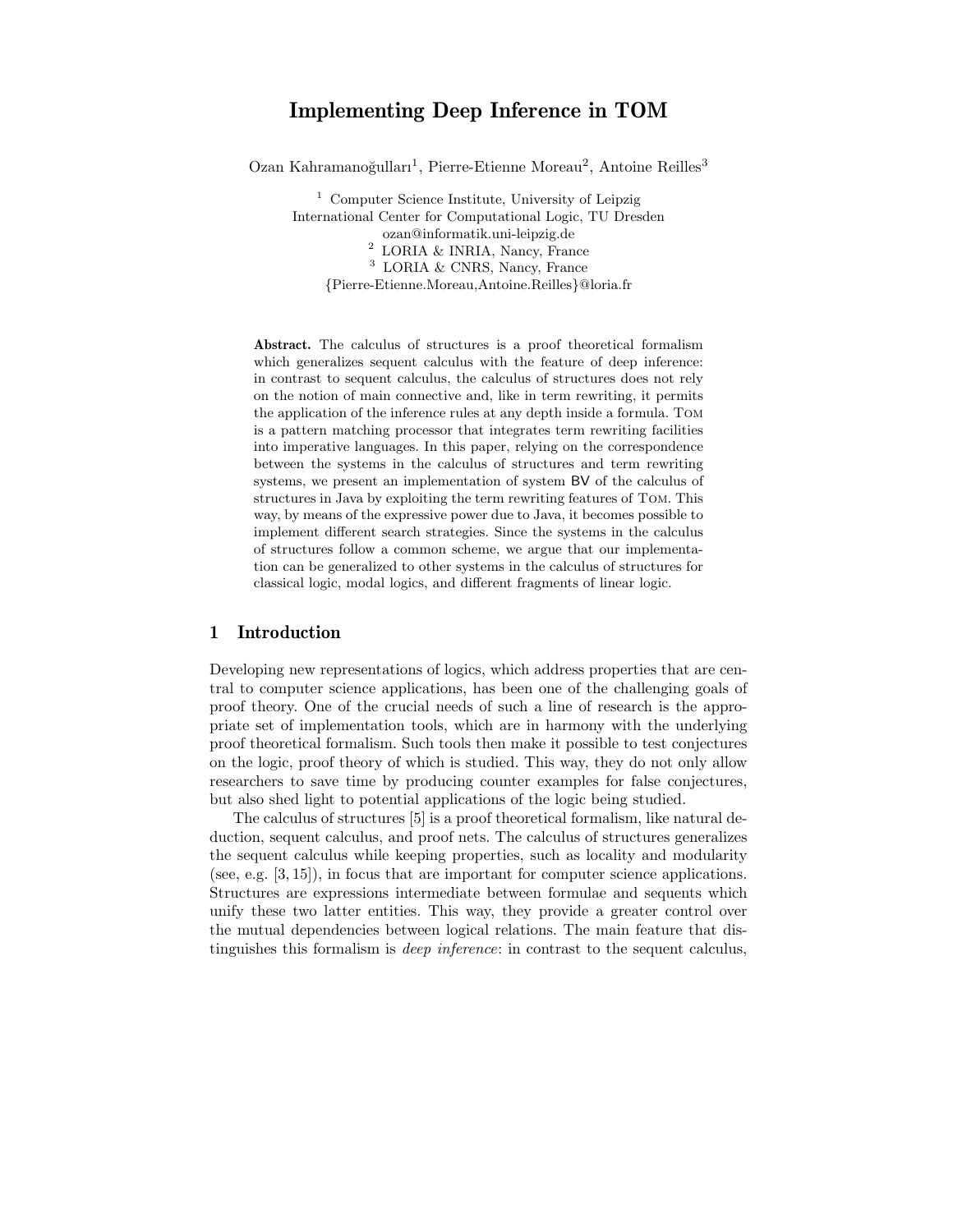the calculus of structures does not rely on the notion of main connective, and permits the application of the inference rules at any depth inside a structure. Applicability of the inference rules at any depth results in a richer combinatorial analysis of proofs than in the sequent calculus. Because proofs are constructed by manipulating and annihilating substructures, this formalism brings shorter proofs than all other formalisms supporting analytical proofs.

The calculus of structures was conceived, in [5], for introducing a logical system, called system BV, which extends multiplicative linear logic with the rules mix, nullary mix, and a self-dual, non-commutative logical operator. Due to the self-dual, noncommutative operator, system BV is of interest for applications where sequentiality plays an important role. In particular, as Bruscoli showed in [4], the non-commutative operator of BV captures precisely the sequential composition of process algebra, e.g. CCS. In fact, system BV can not be designed in the sequent calculus, as it was shown by Tiu in [17], since deep inference is crucial for deriving the provable structures of system BV. Kahramanoğulları showed, in [11], that system BV is NP-complete.

The calculus of structures also provides systems which bring insights to proof theory of different logics: in  $[2]$ , Brünnler presents systems in the calculus of structures for classical logic; in [16], Straßburger presents systems for different fragments of linear logic; in [14], Stewart and Stouppa give systems for a collection of modal logics; in [18], Tiu presents a local system for intuitionistic logic. All the above mentioned systems follow a common scheme due to deep inference, which we exploit in this paper.

In the sequent calculus, because of the meta-level which causes branching while going up in the proofs, proofs are trees. However, in the calculus of structures, because meta-level of the sequent calculus is represented at the object level of the logical system [6], proofs are chains of inferences rather than trees. This observation and the applicability of the inference rules at any depth draws attention to a correspondence between the term rewriting systems [1] and systems of the calculus of structures. However, structures in a logical system are considered equivalent modulo an equational theory which makes it possible to observe the structures as equational classes of formulae with respect to the underlying equational theory of the system. Exploiting these observations, in  $[7]$ , Hölldobler and Kahramanoğulları showed that systems in the calculus of structures can be expressed as term rewriting systems modulo equational theories.

Tom [13, 12] is a pattern matching preprocessor that integrates term rewriting and pattern matching facilities into imperative and functional languages such as C, Java, and Caml. In this paper, by resorting to the term rewriting features of Tom, we present a proof search implementation of system BV in Java. For this purpose, in several steps, we simulate the role played by the equational theory during proof search in the inference rules. We show that, instead of expressing commutativity and units as equalities in the underlying equational theory, role played by the equalities for unit and commutativity can be embedded into the inference rules of the system. This way, we express associativity in a list repre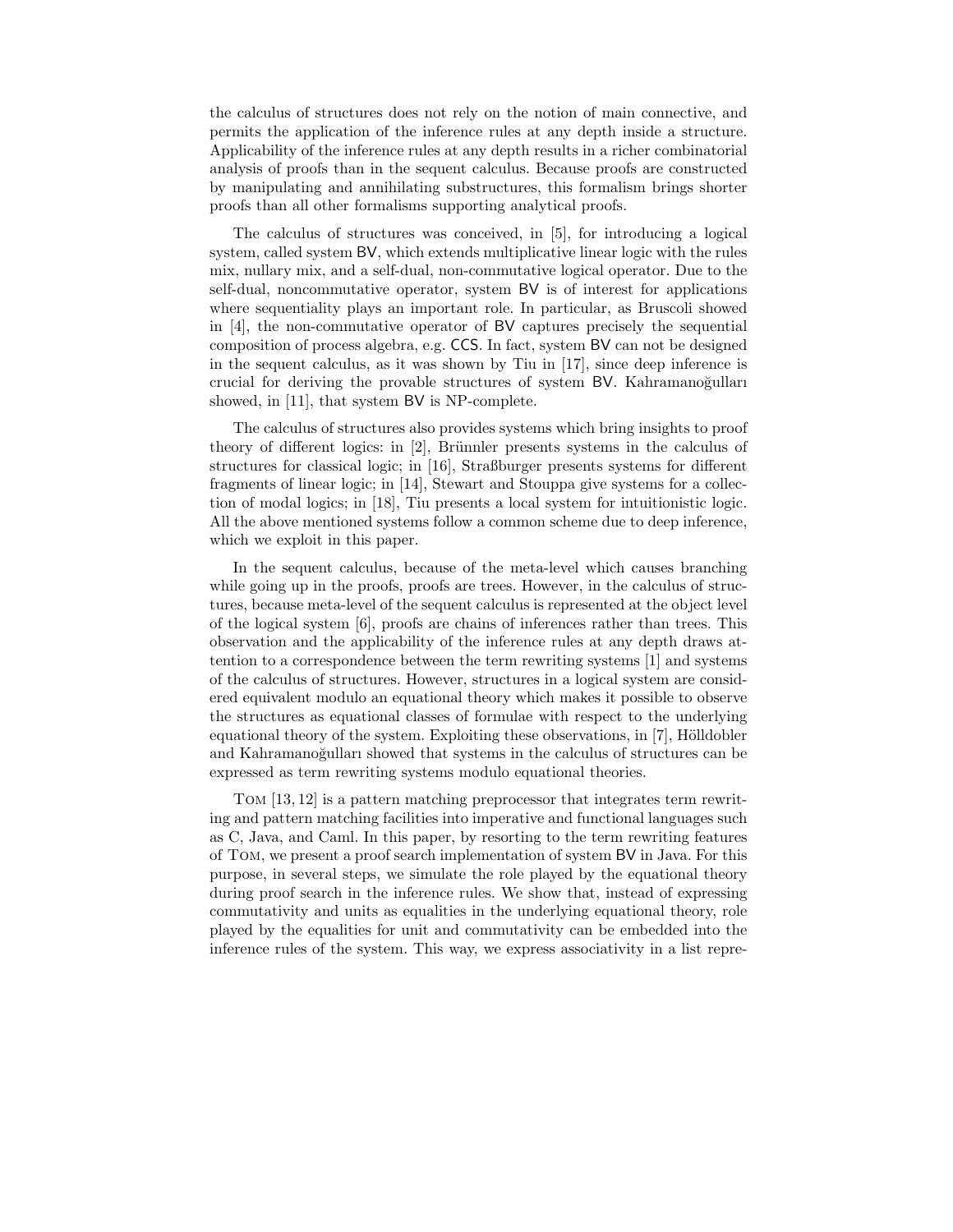sentation of the structures, and implement the inference rules as term rewriting rules which apply to terms that represent structures.

Because, of the expressive power of Java, it becomes possible to easily implement any search strategy for proof search. In our implementation, we resort to a global search strategy: we stack the structures which are premises of the all bottom-up instances of the inference rules with respect to a heuristic function, and proceed with applying this procedure to the topmost structure in the stack till the top-most structure is the unit. Since proofs are constructed by annihilating dual atoms, the heuristic function is chosen in a way which respects the mutual relations between dual atoms.

Because systems in the calculus of structures follow a common scheme, our implementation provides a recipe for implementing systems for other logics in the calculus of structures.

The rest of the paper is organized as follows: in Section 2, we re-collect the notions and notations of the calculus of structures and system BV. Then, in Sections 3 and 4, we remove the equalities for unit, and commutativity from the equational theory, respectively, by simulating their roles in the inference rules. After presenting some methods for reducing the nondeterminism in proof search in Section 5, we describe our implementation in Sections 6 and 7. We conclude with summary and discussions in Section 8.

### 2 The Calculus of Structures and System BV

In this section, we re-collect some notions and definitions of the calculus of structures and system BV, following [5].

In the language of BV atoms are denoted by  $a, b, c, \ldots$  Structures are denoted by  $R, S, T, \ldots$  and generated by

$$
S ::= \circ | a | \langle \underbrace{S; \dots; S}_{>0} \rangle | [\underbrace{S, \dots, S}_{>0}] | (\underbrace{S, \dots, S}_{>0}) | \overline{S} ,
$$

where  $\circ$ , the *unit*, is not an atom.  $\langle S; \ldots; S \rangle$  is called a seq structure,  $[S, \ldots, S]$  is called a par structure, and  $(S, \ldots, S)$  is called a copar structure,  $\overline{S}$  is the negation of the structure S. A structure R is called a proper par structure if  $R = [R_1, R_2]$ where  $R_1 \neq \infty$  and  $R_2 \neq \infty$ . Structures are considered equivalent modulo the relation  $\approx$ , which is the smallest congruence relation induced by the equations shown in Figure 1. There  $\mathbf{R}, \mathbf{T}$  and  $\mathbf{U}$  stand for finite, non-empty sequence of structures. A *structure context*, denoted as in  $S\{\}\,$ , is a structure with a hole that does not appear in the scope of negation. The structure  $R$  is a *substructure* of  $S\{R\}$  and  $S\{\}\$ is its *context*. Context braces are omitted if no ambiguity is possible: for instance  $S[R,T]$  stands for  $S\{[R,T]\}$ . A structure, or a structure context, is in normal form when the only negated structures appearing in it are atoms and no unit ◦ appears in it.

There is a straightforward correspondence between structures which do not involve seq structures and formulae of multiplicative linear logic (MLL) which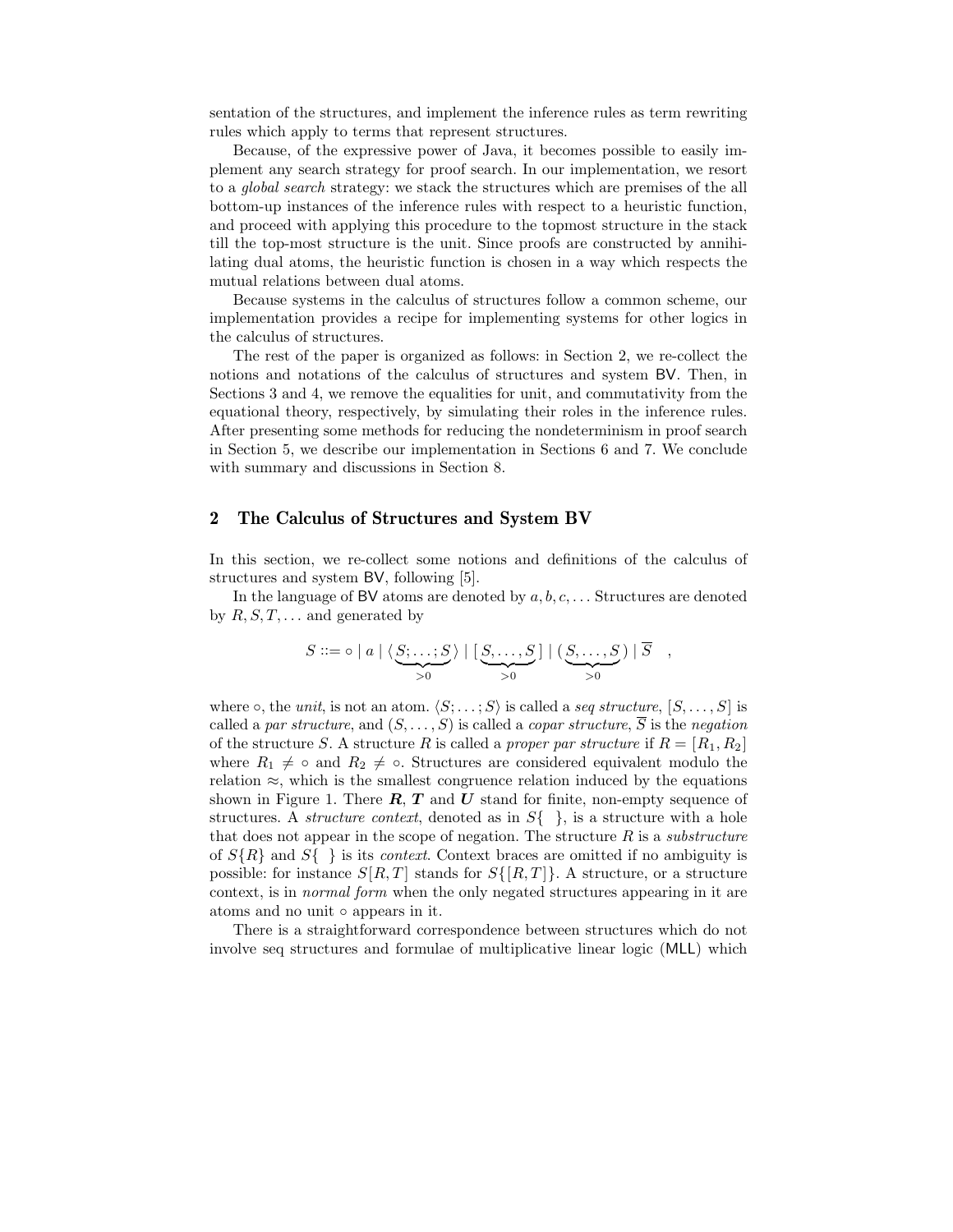Associativity  $\langle \boldsymbol{R}; \langle \boldsymbol{T} \rangle; \boldsymbol{U} \rangle \approx \langle \boldsymbol{R}; \boldsymbol{T}; \boldsymbol{U} \rangle$  $[R, [T]] \approx [R, T]$  $(R,(T)) \approx (R,T)$ Context Closure if  $R = T$  then  $S\{R\} = S\{T\}$ and  $\bar{R} = \bar{T}$ Commutativity  $[R, T] \approx [T, R]$  $(R, T) \approx (T, R)$ Units  $\langle \circ; \boldsymbol{R} \rangle \approx \langle \boldsymbol{R}; \circ \rangle \approx \langle \boldsymbol{R} \rangle$  $[\circ, R] \approx [R]$  $( \circ, \mathbf{R} ) \approx ( \mathbf{R} )$ Negation  $\overline{\circ} \approx \circ$  $\overline{\langle R; T\rangle} \approx \langle \overline{R}; \overline{T}\rangle$  $\overline{|R, T|} \approx (\overline{R}, \overline{T})$  $\overline{(R, T)} \approx [\overline{R}, \overline{T}]$  $\overline{R} \approx R$ Singleton  $\langle R \rangle \approx [R] \approx (R) \approx R$ 

Fig. 1. Equivalence relations underlying BV.

do not contain the units 1 and  $\bot$ . For example  $[(a, b), \overline{c}, \overline{d}]$  corresponds to  $((a \otimes$ b)  $\otimes$  c<sup> $\perp$ </sup>  $\otimes$  d<sup> $\perp$ </sup>), and vice versa. Units 1 and  $\perp$  are mapped into  $\circ$ , since  $1 \equiv \perp$ , when the rules mix and mix0 are added to MLL.

$$
\mathsf{mix} \frac{\vdash \Phi \quad \vdash \Psi}{\vdash \Phi, \Psi} \qquad \qquad \mathsf{mix0} \underset{\vdash}{\rightharpoonup}
$$

For a more detailed discussion on the proof theory of BV and the precise relation between BV and MLL, the reader is referred to [5].

In the calculus of structures, an *inference rule* is a scheme of the kind  $\rho \frac{T}{R}$ , where  $\rho$  is the *name* of the rule, T is its *premise* and R is its *conclusion*. A typical (deep) inference rule has the shape  $\rho \frac{S\{T\}}{S\{R\}}$  and specifies the implication  $T \Rightarrow R$  inside a generic context  $S\{\}\}$ , which is the implication being modeled in the system<sup>4</sup> . When premise and conclusion in an instance of an inference rule are equivalent, that instance is trivial, otherwise it is non-trivial. An inference rule is called an axiom if its premise is empty. Rules with empty contexts correspond to the case of the sequent calculus.

A (formal) system  $S$  is a set of inference rules. A derivation  $\Delta$  in a certain formal system is a finite chain of instances of inference rules in the system. A derivation can consist of just one structure. The topmost structure in a derivation, if present, is called the premise of the derivation, and the bottommost structure is called its *conclusion*. A derivation  $\Delta$  whose premise is T, conclusion

is R, and inference rules are in  $\mathscr S$  will be written as T R  $\Delta$ ∥ $\mathscr S$  . Similarly, R  $\Pi$   $\mathscr{S}$ 

will denote a *proof*  $\Pi$  which is a finite derivation whose topmost inference rule is an axiom. The length of a derivation (proof) is the number of instances of inference rules appearing in it.

Due to duality between  $T \Rightarrow R$  and  $\overline{R} \Rightarrow \overline{T}$ , rules come in pairs of dual rules: a down-version and an up-version. For instance, the dual of the ai↓ rule in Figure 2 is the cut rule. However, in the calculus of structures, the down rules provide sound and complete systems.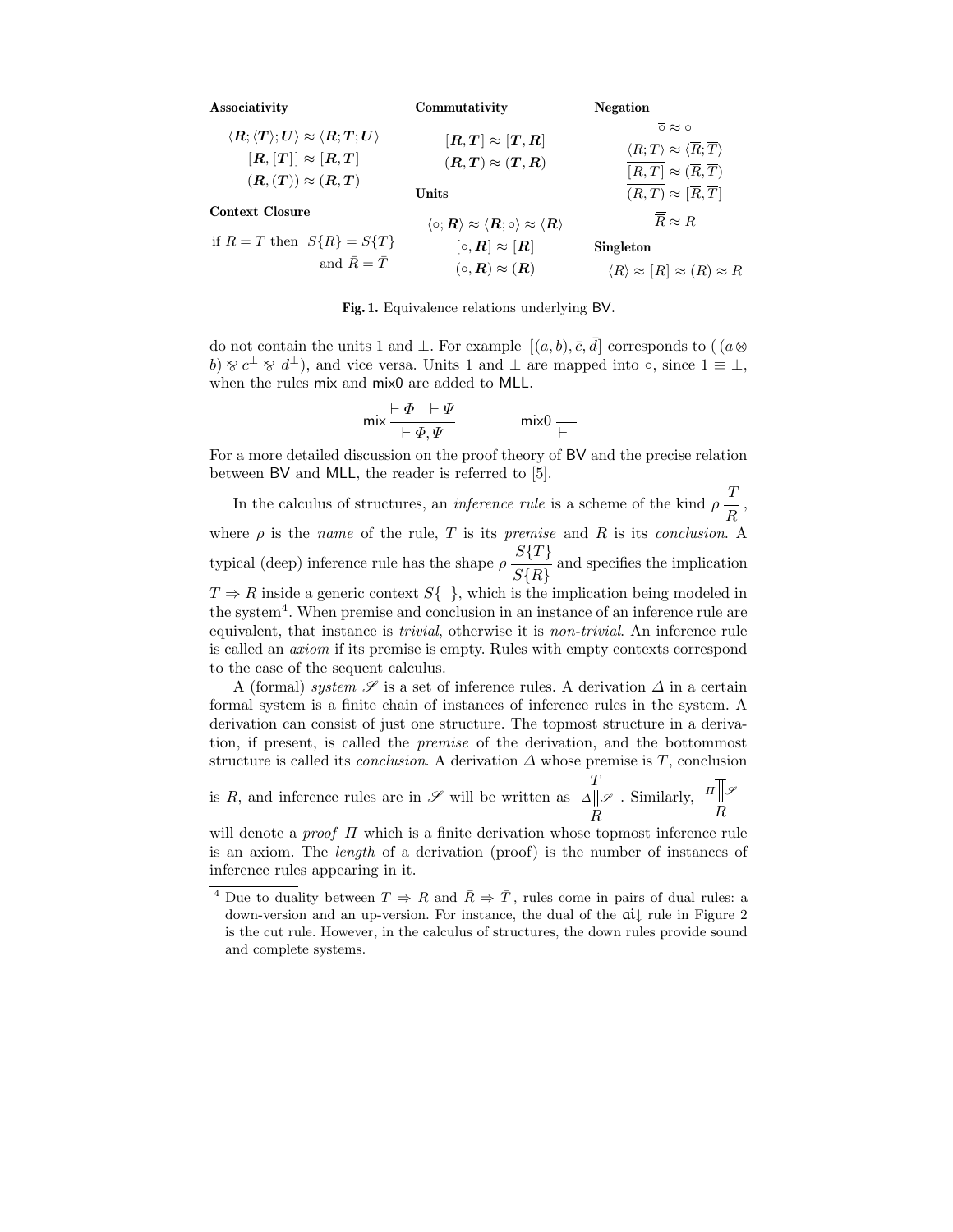| $\circ \downarrow$ $-$ | $S\{\circ\}$   | S([R,T],U) | $S\langle [R,U];[T,V]\rangle$                                             |
|------------------------|----------------|------------|---------------------------------------------------------------------------|
|                        | $S[a,\bar{a}]$ | S[(R,U),T] | $\mathsf{q}\downarrow \frac{1}{S[\langle R;T\rangle,\langle U;V\rangle]}$ |

Fig. 2. System BV

Two systems  $\mathscr S$  and  $\mathscr S'$  are *equivalent* if for every proof of a structure  $T$  in system  $\mathscr{S}$ , there exists a proof of T in system  $\mathscr{S}'$ , and vice versa.

The system  $\{\circ\downarrow, \alpha\downarrow, s, q\downarrow\}$ , shown in Figure 2, is denoted by BV, and called basic system V. The rules of the system are called unit  $(\circ \downarrow)$ , atomic interaction  $(\text{ai}\downarrow),$  switch (s) and seq (q $\downarrow$ ).

## 3 Removing the Equalities for Unit

In this section, we present a system equivalent to system BV where the application of inference rules is explicit with respect to equalities for unit. We assume that these rules are applied to structures which are in normal form. However, this is not restrictive since a normal form of a structure can be equivalently obtained by applying the terminating and confluent term rewriting system resulting from orienting the equalities for negation and unit in Figure 1 from left to right [7]. Hence, the equalities for unit and negation can be equivalently removed from the underlying equational theory by considering only those structures that are in normal form.

$$
ax \frac{s([R,W],T)}{S[R,T),W]}
$$
\n
$$
ai_1 \downarrow \frac{S\{R\}}{S[R,[a,\bar{a}]]} \quad ai_2 \downarrow \frac{S\{R\}}{S(R,[a,\bar{a}])} \quad ai_3 \downarrow \frac{S\{R\}}{S\langle R; [a,\bar{a}]\rangle} \quad ai_4 \downarrow \frac{S\{R\}}{S\langle [a,\bar{a}];R\rangle}
$$
\n
$$
q_1 \downarrow \frac{S\langle [R,T]; [U,V]\rangle}{S[\langle R;U\rangle, \langle T;V\rangle]} \quad q_2 \downarrow \frac{S\langle R;T\rangle}{S[R,T]} \quad q_3 \downarrow \frac{S\langle [W,T]; U\rangle}{S[W,\langle T;U\rangle]} \quad q_4 \downarrow \frac{S\langle T; [W,U]\rangle}{S[W,\langle T;U\rangle]}
$$

#### Fig. 3. System BVu

Definition 1. The system in Figure 3 is called unit-free BV or BVu. The equalities for unit do not apply to system BVu.

Theorem 1. [9] System BV and system BVu are equivalent.

The inference rules of system BVu allow the unit to be completely removed from the language of the BV structures. Furthermore, trivial application of inference rules are not possible in system BVu.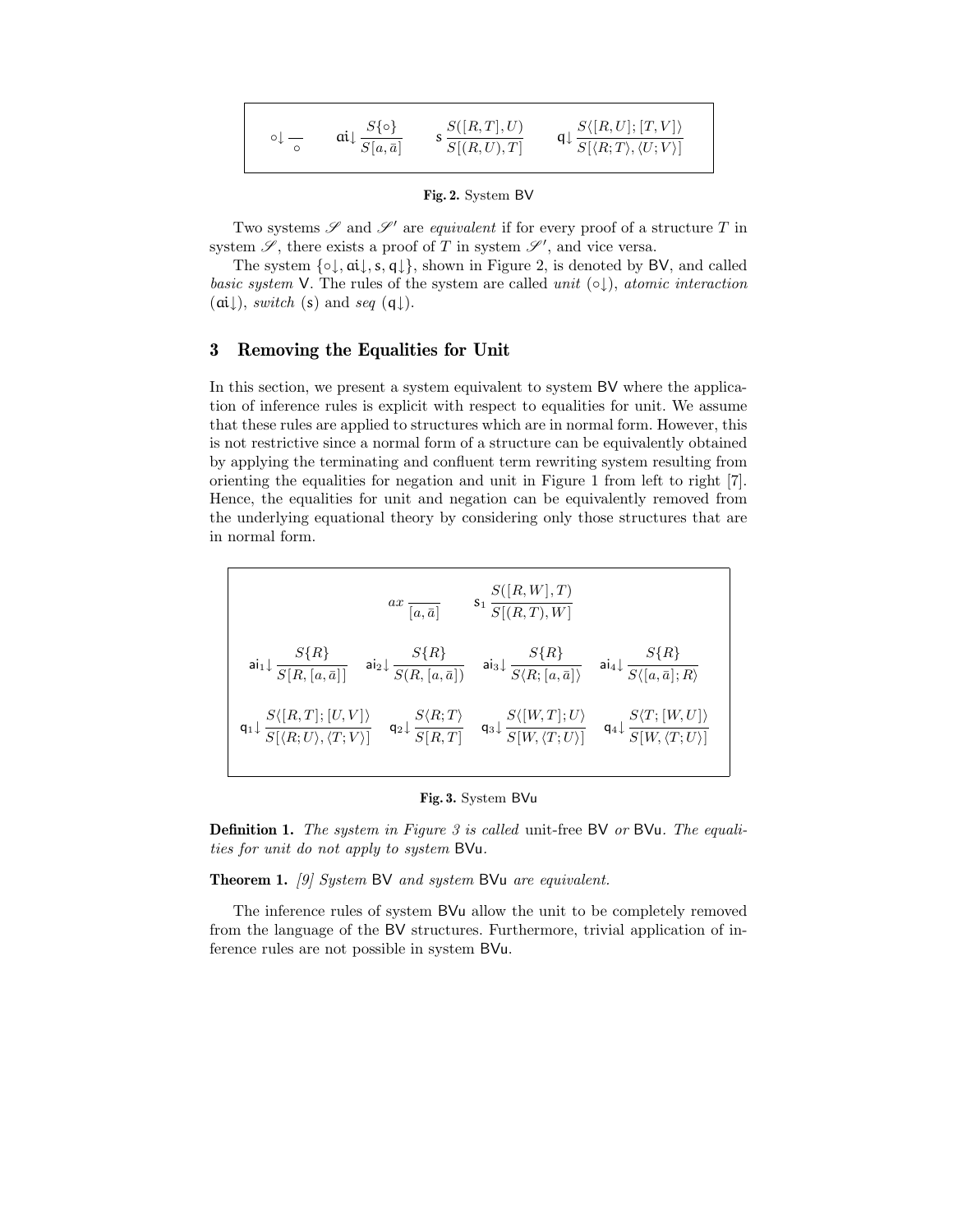## 4 Removing the Equalities for Commutativity

In this section, we will remove the equalities for commutativity from the equational theory underlying system BVu by making the role played by these equalities explicit in the inference rules. We first need some modifications on the inference rules:

Definition 2. We put the following restriction on system BVu: The structures W in the rules are restricted to atoms, copar structures and seq structures. In other words, structure  $W$  is not a proper par structure. We will call this system unit-free lazy BV or BVul.

Proposition 1. System BV and system BVul are equivalent.

Proof: Observe that the rules in BVul are instances of the rules in BVu with restrictions on switch and seq rules. The case where  $W$  is a proper par structure is derivable in BVul: the case of the rule  $q_4 \downarrow$  being analogous to the case for the rule  $q_3\downarrow$ , for the rules s, and  $q_3\downarrow$  take the following derivations:

| S([R,T,V],U)                      | $S\langle [R,V,T];U\rangle$                                                                           |
|-----------------------------------|-------------------------------------------------------------------------------------------------------|
| $S_1 \overline{S[(R, U], T), V]}$ | $\frac{q_3\downarrow}{q_2\downarrow}$ $\frac{S[R,\langle[V,T];U\rangle]}{S[R,\langle[V,T];U\rangle]}$ |
| $S_1 \overline{S[[(R,T),U],V]}$   | $\mathsf{q}_3\!\downarrow\!\frac{}{S[R,[V,\langle T;U\rangle]]}$                                      |
| S[(R, T), [U, V]]                 | $S[[R,V], \langle T;U \rangle]$                                                                       |

**Definition 3.** The system in Figure 4 is called commutativity-free BV or BVc, where  $W$  is either an atom or a copar structure or a seq structure, and the equalities for unit and commutativity do not apply to BVc.

Proposition 2. System BV and system BVc are equivalent.

Proof: Inference rules of BVc are instances of the inference rules of BV. The proof of the other direction is by inductive case analysis on the commutative application of the inference rules of BVul: let  $\Pi$  be the proof of R in BVul. By induction on  $\Pi$ , we construct a proof  $\Pi'$  of R in BVc.

- If  $\Pi$  is  $ax \frac{\overline{a}}{\overline{a}}$ , take the same rule in BVc. (observe that  $ax \frac{\overline{a}}{\overline{a}, a}$  is an instance of this rule, also when commutativity does not apply, since  $\bar{a}$  is an atom, and  $\bar{a} = a$ .)
- If ai<sub>1</sub> ↓ is the last rule applied in  $\Pi$ , such that

$$
\mathsf{ai}_1 \downarrow \frac{S\{R\}}{S\{R,[a,\bar{a}]\}}
$$
, there are the following possibilities for  $Q$  : If  $Q$ 

- $Q = S[R, a, \bar{a}]$ ; take  $a_{111}\downarrow$ .  $Q = S(R, [a, \bar{a}])$ ; take  $a_{21}\downarrow$ .
- $Q = S[a, \bar{a}, R]$ ; take  $a_{12}\downarrow$ .  $Q = S([a, \bar{a}], R)$ ; take  $a_{22}\downarrow$ .
	-
- $Q = S[a, R, \bar{a}]$ ; take  $\mathsf{ai}_{13}\downarrow$ .  $Q = S\langle R; [a, \bar{a}] \rangle$ ; take  $\mathsf{ai}_{3}\downarrow$ .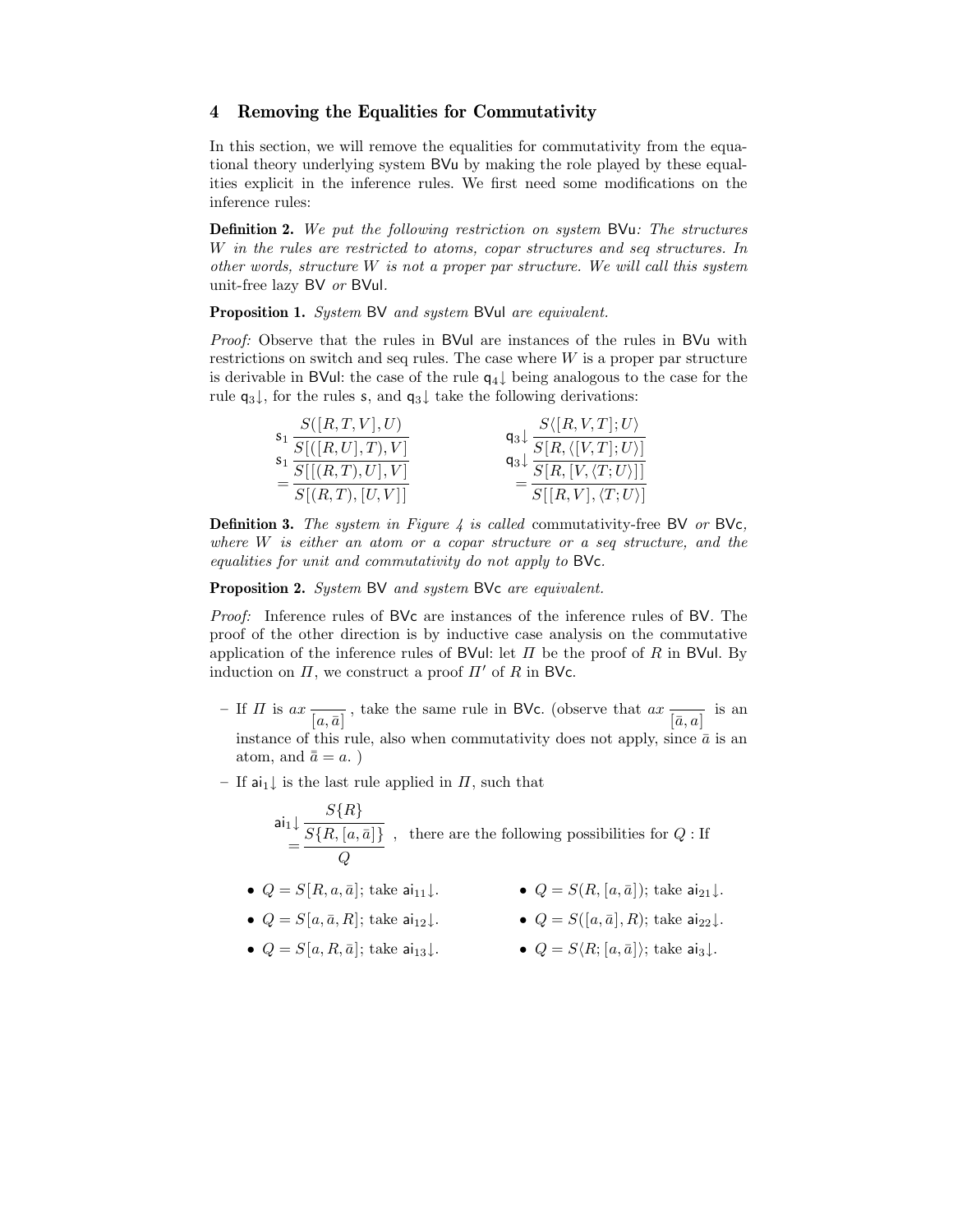- $Q = S\langle [a, \bar{a}] ; R \rangle$ ; take  $a_{4\perp}$ .
- If  $s_1$  is the last rule applied in  $\Pi$ , such that

$$
\begin{array}{l} \displaystyle s_1\,\frac{S([R,W],T)}{S[(R,T),W]} \, \, , \ \, \text{there are the following possibilities for $Q: \text{If}$} \\ \displaystyle = \frac{S([R,T),W]}{Q} \, \, . \end{array}
$$

- $Q = S[(R, T), W]$ ; take  $s_{11a}$ .  $Q = S[(T, R), W]$ ; take  $s_{12a}$ .
- $Q = S[W,(R,T)];$  take  $s_{13a}$ .  $Q = S[W,(T,R)];$  take  $s_{14a}$ .
- -
- $Q = S[(R, T, U), W]$ ; take  $s_{15a}$ .  $Q = S[W, (R, T, U)]$ ; take  $s_{16a}$ .
- $Q = S'[(R, T), P, W]$  such that  $S\{\}\} = S'[\{\,\,\}, P]$ ; take  $s_{11b}$ .
- $Q = S'[(T, R), P, W]$  such that  $S\{\}\} = S'[\{\,\,\}, P]$ ; take  $s_{12b}$ .
- $Q = S'[W, P, (R, T)]$  such that  $S{\{\ } } = S'[\{\ } , P]$ ; take  $s_{13b}$ .
- $Q = S'[W, P, (T, R)]$  such that  $S{\{\ } } = S'[\{\ } , P]$ ; take  $s_{14b}$ .
- $Q = S'[(R, T, U), P, W]$  such that  $S\{\}\} = S'[\{\,\,\}, P]$ ; take  $s_{15b}$ .
- $Q = S'[W, P, (R, T, U)]$  such that  $S{\{\ } = S'[\{\ }\}, P]$ ; take  $s_{16b}$ .
- If  $q_1$  ↓ is the last rule applied in  $\Pi$ , such that

$$
\mathsf{q_1}\!\downarrow \frac{S\langle [R,T]; [U,V]\rangle}{S[\langle R;U\rangle,\langle T;V\rangle]}\ ,\ \ \text{there are the following possibilities for}\ Q:\text{If}
$$

- $Q = S[\langle R; U \rangle, \langle T; V \rangle]$ ; take q<sub>11</sub>  $\downarrow$ .
- $Q = S'[\langle R; U \rangle, P, \langle T; V \rangle]$  such that  $S\{\} = S'[\{\}, P]$ ; take  $\mathsf{q}_{12}\downarrow$ .
- If  $q_2$  is the last rule applied in  $\Pi$ , such that

$$
\mathsf{q}_2 \downarrow \frac{S \langle R;T \rangle}{S \left[R,T\right]} \enspace , \enspace \text{there are the following possibilities for } Q: \text{If}
$$

- $Q = S[R, T]$ ; take  $q_{21} \downarrow$ .  $Q = S[T, R]$ ; take  $q_{22} \downarrow$ .
- $Q = S'[R, P, T]$  such that  $S\{\}\} = S'[\{\}\}, P]$ ; take  $\mathsf{q}_{23}\downarrow$ .
- $Q = S'[T, P, R]$  such that  $S\{\} = S'[\{\}, P]$ ; take  $q_{24}\downarrow$ .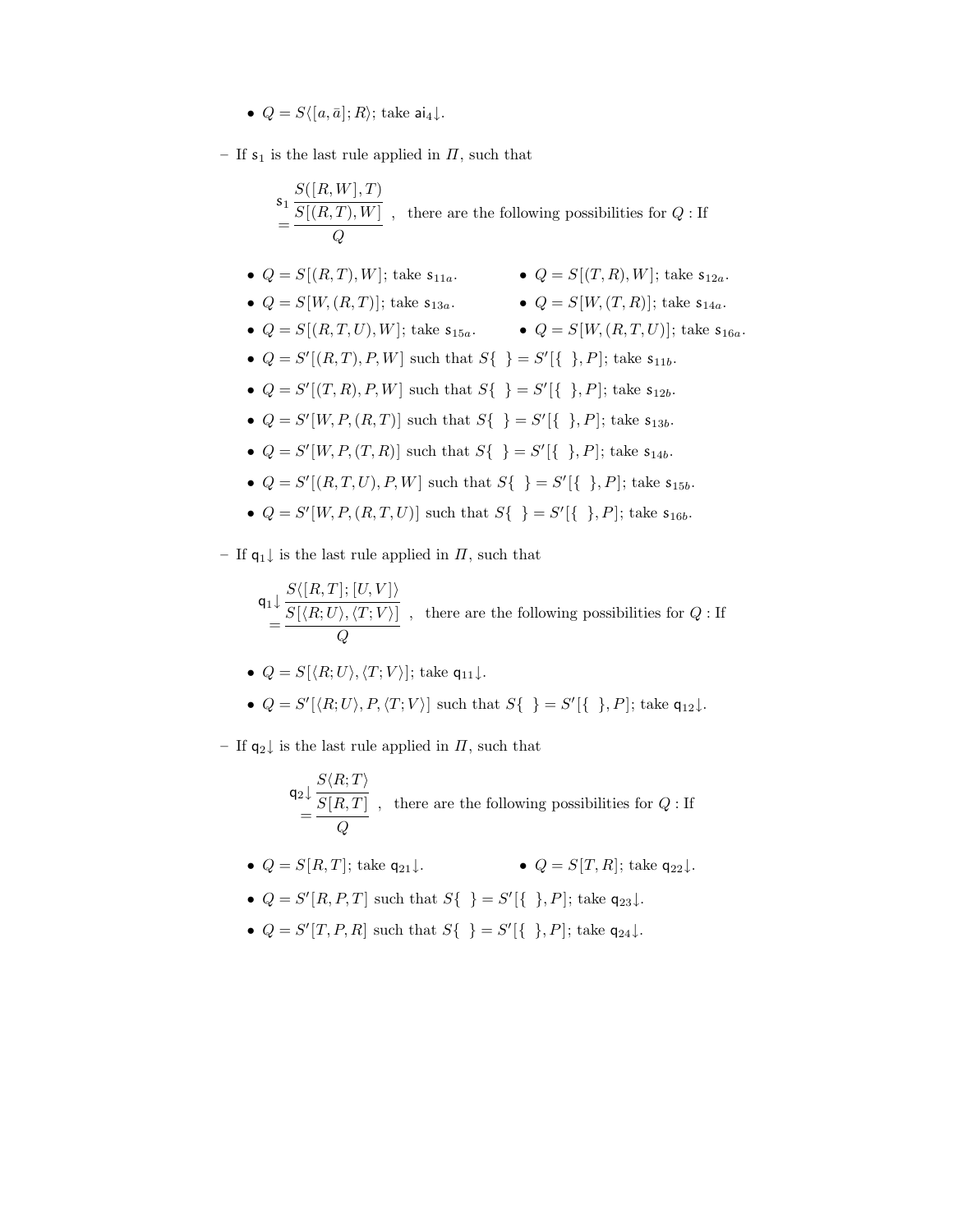– If  $q_3$  is the last rule applied in  $\Pi$ , such that

$$
\mathsf{q}_3 \downarrow \frac{S\langle [W,T]; U \rangle}{S[W, \langle T; U \rangle]} ,
$$
 there are the following possibilities for  $Q :$  If

•  $Q = S[W,\langle T;U\rangle];$  take  $\mathsf{q}_{31}\downarrow$ . •  $Q = S[\langle T;U\rangle, W];$  take  $\mathsf{q}_{32}\downarrow$ .

• 
$$
Q = S'[W, P, \langle T; U \rangle]
$$
 such that  $S\{\}$  =  $S'[\{\}$ ,  $P]$ ; take  $\mathsf{q}_{33}\downarrow$ .

•  $Q = S'[\langle T; U \rangle, P, W]$  such that  $S\{\} = S'[\{\}, P]$ ; take  $\mathsf{q}_{34}\downarrow$ .

– If  $q_4$  is the last rule applied in  $\Pi$ , such that

- $\mathsf{q}_4 \!\downarrow \frac{S\langle T;[W,U]\rangle}{S[W,\langle T;U\rangle]} \ = \frac{S[W,\langle T;U\rangle]}{Q}$ , there are the following possibilities for  $Q:$  If
- $Q = S[W, \langle T; U \rangle]$ ; take  $q_{41} \downarrow$ .  $Q = S[\langle T; U \rangle, W]$ ; take  $q_{42} \downarrow$ .
- $Q = S'[W, P, \langle T; U \rangle]$  such that  $S\{\} = S'[\{\}], P]$ ; take  $\mathsf{q}_{43}\downarrow$ .
- $Q = S'[\langle T; U \rangle, P, W]$  such that  $S\{\} = S'[\{\}, P]$ ; take  $\mathsf{q}_{44}\downarrow$ .

## 5 Reducing the Nondeterminism

In a proof search episode, inference rules can be applied to a structure in many different ways, however only few of these applications can lead to a proof. For example, to the structure  $[(a, b), \overline{a}, \overline{b}]$  switch rule can be applied bottom-up in twelve different ways, but only two of these instances can lead to a proof. With the below definition, we will redesign the inference rules such that the instances of the inference rules which do not provide a proof will not be possible. For an extensive exposure to these ideas the reader is referred to [10].

**Definition 4.** Given a structure  $S$ , the notation at  $S$  indicates the set of all the atoms appearing in S. Let lazy interaction switch be the rule

$$
\mathsf{lis}\, \frac{S([R,W],T)}{S[(R,T),W]}
$$

,

where structure W is not a proper par structure and at  $\overline{W} \cap$  at  $R \neq \emptyset$ . The following rules are called interaction seq rule 1, lazy interaction seq rule 3, and lazy interaction seq rule 4, respectively,

$$
\mathsf{iq}_1 \!\downarrow \frac{S\langle [R,T]; [U,V] \rangle}{S[\langle R;U \rangle, \langle T;V \rangle]} \quad \mathsf{liq}_3 \!\downarrow \frac{S\langle [R,W]; T \rangle}{S[W,\langle R;T \rangle]} \quad \mathsf{liq}_4 \!\downarrow \frac{S\langle T; [R,W] \rangle}{S[W,\langle T;R \rangle]}
$$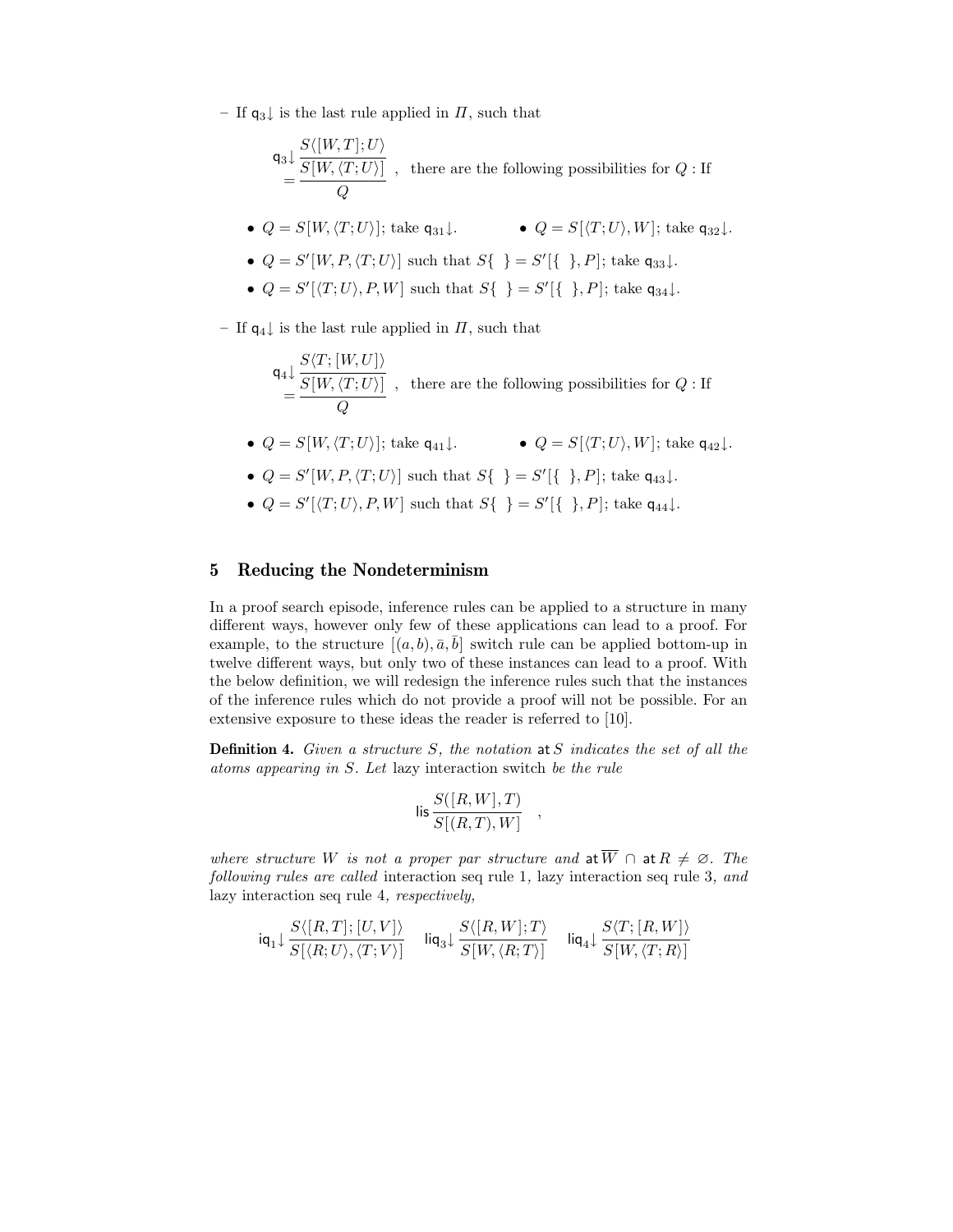where structure W is not a proper par structure and, in  $iq_1 \downarrow$ , at  $\overline{R} \cap$  at  $T \neq \emptyset$ and at  $\overline{U} \cap$  at  $V \neq \emptyset$ ; in liq<sub>3</sub> $\downarrow$  and in liq<sub>4</sub> $\downarrow$ , at  $\overline{R} \cap$  at  $W \neq \emptyset$ . The system resulting from replacing the rules  $s_1, q_1\downarrow, q_3\downarrow$ , and  $q_4\downarrow$ , in BVu with the rule lis,  $iq_1\downarrow, q_2\downarrow$ , liq<sub>3</sub>↓, and liq<sub>4</sub>↓ is called interaction system BV, or BVi.

Theorem 2. [10] System BV and system BVi are equivalent.

With the below definition, we will combine the ideas from systems BVc and BVi in a single system, that is, we will impose the restrictions on the rules of BVi analogously on the inference rules of system BVc. This way, we will obtain a system where the equalities for unit and commutativity are redundant, and non-determinism is reduced.

**Definition 5.** Let commutativity-free interaction system BV or system BVci be the system obtained by imposing the following restrictions on system BVc: in the rules  $s_{11a}$ ,  $s_{12a}$ ,  $s_{13a}$ ,  $s_{14a}$ ,  $s_{11b}$ ,  $s_{12b}$ ,  $s_{13b}$ ,  $s_{14b}$  we have at  $\overline{R}$   $\cap$  at  $W \neq \emptyset$ ; in the rules  $s_{15a}$ ,  $s_{16a}$ ,  $s_{15b}$ ,  $s_{16b}$  we have at  $(R, U)$   $\cap$  at  $W \neq \emptyset$ ; in the rules q<sub>11</sub>, q<sub>12</sub> we have at  $\overline{R}$   $\cap$  at  $\underline{T} \neq \emptyset$  and at  $\overline{U}$   $\cap$  at  $V \neq \emptyset$ ; in the rules  $\mathsf{q}_{31}\downarrow, \mathsf{q}_{32}\downarrow, \mathsf{q}_{33}\downarrow, \mathsf{q}_{34}\downarrow$  we have at  $\overline{W}$   $\cap$  at  $T \neq \emptyset$ ; in the rules  $\mathsf{q}_{41}\downarrow, \mathsf{q}_{42}\downarrow, \mathsf{q}_{43}\downarrow, \mathsf{q}_{44}\downarrow$ we have at  $\overline{W} \cap$  at  $U \neq \emptyset$ .

Theorem 3. [10] System BV and system BVci are equivalent.

Proof: Follows immediately from Proposition 2 and Theorem 2.

### 6 From Inference Rules to Term Rewriting Rules

The systems in the calculus of structures can be represented as term rewriting systems modulo equational theories.<sup>5</sup> In such a representation, the notion of a structure is replaced by a notion of term, considering terms over variables. Thus, bottom up application of an inference rule is represented as a rewriting rule that rewrites the conclusion to the premise of the inference rule. Similarly, inference rules with conditions are represented as conditional rewriting rules. For instance, consider the following rewrite rules for the inference rules switch and interaction seq rule 1, respectively:

$$
\begin{array}{lclcl} \mathsf{s} & : & [(R,T),U] & \rightarrow & ((R,U),T) \\ & \mathsf{i}\mathsf{q}_1{\downarrow} : & [\langle R;U \rangle, \langle T;V \rangle] & \rightarrow & \langle [R,T]; [U,V] \rangle & \text{if} & \mathsf{at} \, \overline{R} \, \cap \, \mathsf{at} \, T \, \, \wedge \, \, \mathsf{at} \, \overline{U} \, \cap \, \mathsf{at} \, V \end{array}
$$

Such rewrite rules are applied modulo the equational theory underlying the proof theoretical system. Because we use structures as terms the equalities for context closure and singleton become redundant. This leaves us with only equalities for associativity for system BVci when expressed as term rewriting system. In the next section, by resorting to a list representation of n-ary terms which captures associativity, we will present an implementation of the term rewriting system for system BVci.

<sup>5</sup> For an indepth exposure on the correspondence between systems of the calculus of structures and term rewriting systems the reader is referred to [7].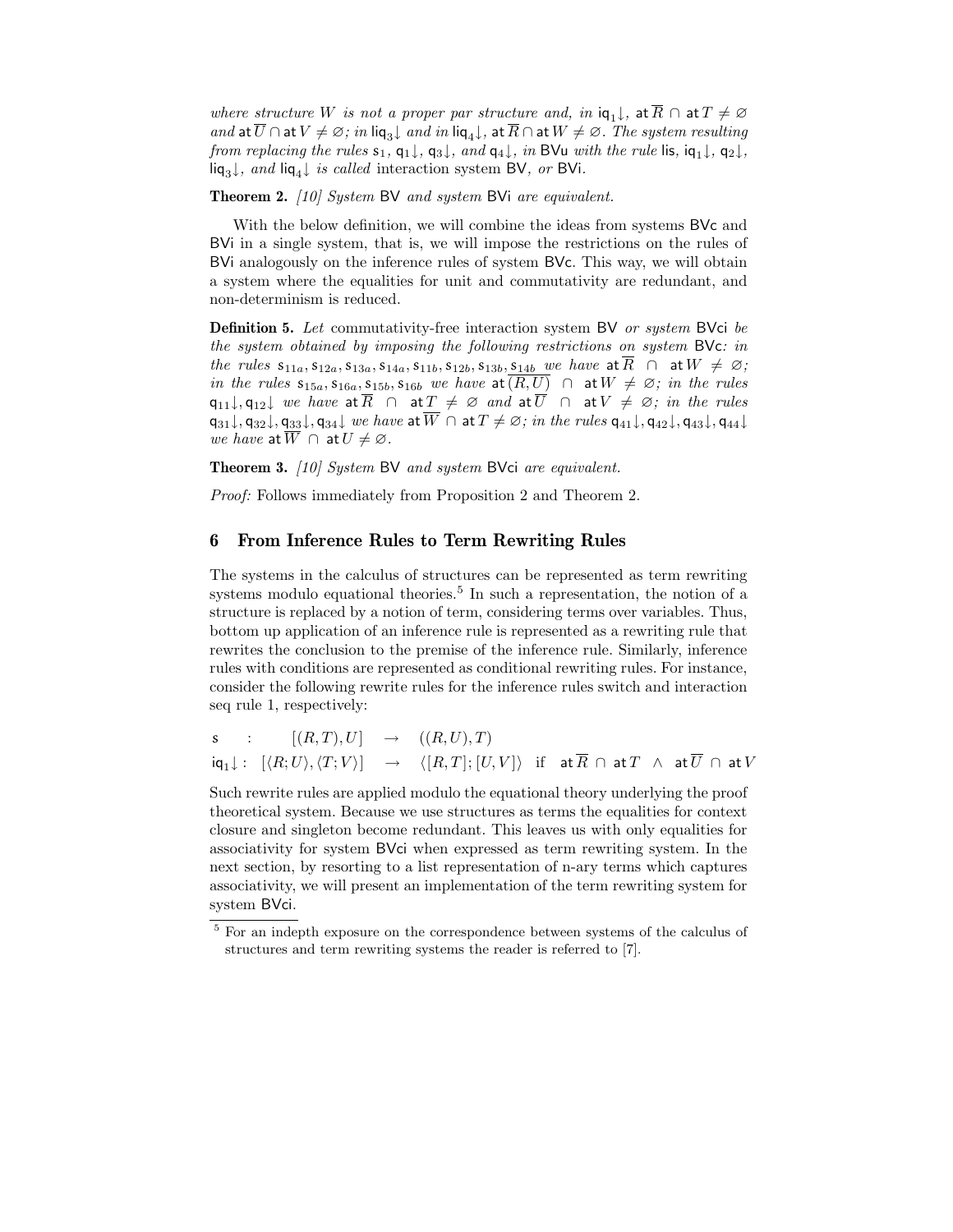## 7 Implementation in TOM

Tom is a language extension which adds syntactic and associative patternmatching facilities to existing languages like Java, C, and OCaml. This hybrid approach is particularly well-suited when describing transformations of structured entities like trees/terms and XML documents, for example. In this work, we use Tom, combined with Java, to implement our prototype.

An interesting feature of the language is to provide support for matching modulo sophisticated theories. In particular, pattern-matching modulo associativity and neutral element (also known as list-matching) is both useful and efficient to model the exploration of a search space.

For expository reasons, we assume that Tom only adds two new constructs: %match and back-quote  $(')$ . The first construct is similar to the match primitive of ML and related languages: given a term (called subject) and a list of pairs pattern-action, the match primitive selects a pattern that matches the subject and performs the associated action. The second construct is a mechanism that allows one to easily build ground terms over a defined signature. This operator, called back-quote, is followed by a well-formed term, written in prefix notation.

A main originality of this system is to be data-structure independent. This means that a mapping has to be defined to connect algebraic data-structure, on which pattern matching is performed, to low-level data-structures, that correspond to the implementation. Most of the time, Tom is used in conjunction with the ApiGen system [19], which generates abstract syntax tree implementations and a mapping, from a given datatype definition. The input format for ApiGen is a concise language defining sorts and constructors for the abstract syntax. The output is an efficient, in time and memory, Java implementation for this datatype. This implementation is characterized by strong typing and maximal sub-term sharing, providing both memory efficiency and constant-time equality checking.

For an interested reader, design and implementation issues related to Tom are presented in [13, 12].

#### 7.1 Data structures

A main difficulty, when implementing the systems of the calculus of structures, is to find a good representation for the par, cop, and seq structures ([R, T],  $(R, T)$ ], and  $\langle R; T \rangle$ ). In our implementation of BVci, we considered these constructors as unary operators which take a *list of structures* as argument. Using ApiGen, the considered data-type can be described by the following signature:

```
module Struct
 public sorts Struc StrucPar StrucCop StrucSeq
  abstract syntax
    a -> Struc
   b -> Struc
    ...other atom constants
```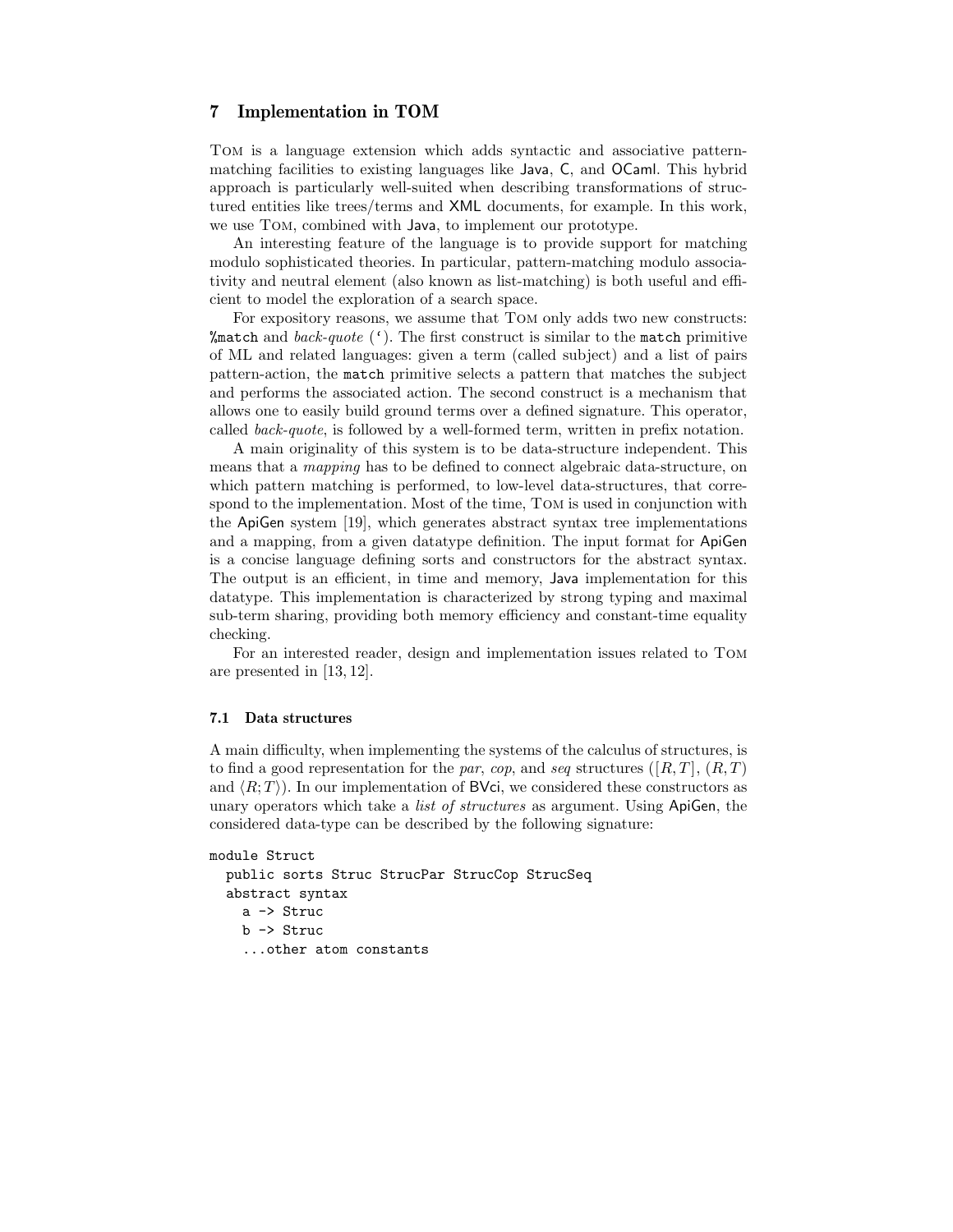| neg(Struc)                    |  |  | -> Struc |          |
|-------------------------------|--|--|----------|----------|
| par (StrucPar)                |  |  |          | -> Struc |
| cop(StrucCop)                 |  |  |          | -> Struc |
| seq(StrucSeq)                 |  |  |          | -> Struc |
| concPar( Struc* ) -> StrucPar |  |  |          |          |
| concCop( Struc* ) -> StrucCop |  |  |          |          |
| concSeq( Struc* ) -> StrucSeq |  |  |          |          |

The grammar rule par(StrucPar) -> Struc defines a unary operator par of sort Struct which takes a StrucPar as unique argument. The grammar rule concPar(Struc\*) -> StrucPar defines the concPar operator of sort StrucPar. The special syntax Struc\* indicates that concPar is a *list-operator* which takes a list of Struc as argument. Thus, by combining par and concPar it becomes possible to represent the structure  $[a, [b, c]]$  by  $par(concPar(a, b, c))$ . Note that structures are flattened. In Tom, list-operators are interesting because their arity is not fixed. Thus,  $concPar(a,b,c)$  corresponds to a list of 3 elements, concPar(a) corresponds to a list of single element, namely a, whereas concPar() denotes the empty list.  $(R, T)$  and  $\langle R, T \rangle$  are represented in a similar way, using cop, seq, concCop, and concSeq.

A problem with this approach is that we can manipulate objects, like par(concPar()), which do not necessarily correspond to intended structures. It is also possible to have several representations for the same structure. Hence,  $par(concPar(a))$  and  $cop(concCop(a))$  both denote the structure a. To avoid such situations, we have encoded, in the defined mapping, a notion of canonical form which avoids building uninteresting terms. Thus, we ensure that

- $-$  [],  $\langle \rangle$  and () are reduced when containing only one sub-structure:  $par(concPar(x)) \rightarrow x$
- nested structures are flattened:
- $par(concPar(..., par(concPar(x<sub>1</sub>,..., x<sub>n</sub>)), ...) \rightarrow par(concPar(..., x<sub>1</sub>,..., x<sub>n</sub>, ...)$ – subterms are sorted (according to a given total lexical order <):
- $concPar(..., x_i, ..., x_j, ...) \rightarrow concPar(..., x_j, ..., x_i, ...)$  if  $x_j < x_i$ .

This notion of canonical form allows us to efficiently check if two terms represents the same structure with respect to commutativity of those connectors.

#### 7.2 Rewrite rules

The rewrite rules define the deduction steps in system BVci. They are implemented by a *match* construct which matches a sub-term with the left-hand side of the rewrite rule. Then the right-hand side of the rule builds the deduced structure.

For instance, the rules  $[(R, T), U] \rightarrow ([R, U], T)$  and  $[(R, T), U] \rightarrow ([T, U], R)$ are encoded by the following match construct.

%match(Struc t) {

 $par(concPar(X1*, cop(concCop(R*,T*)),X2*,U,X3*)) \rightarrow \{$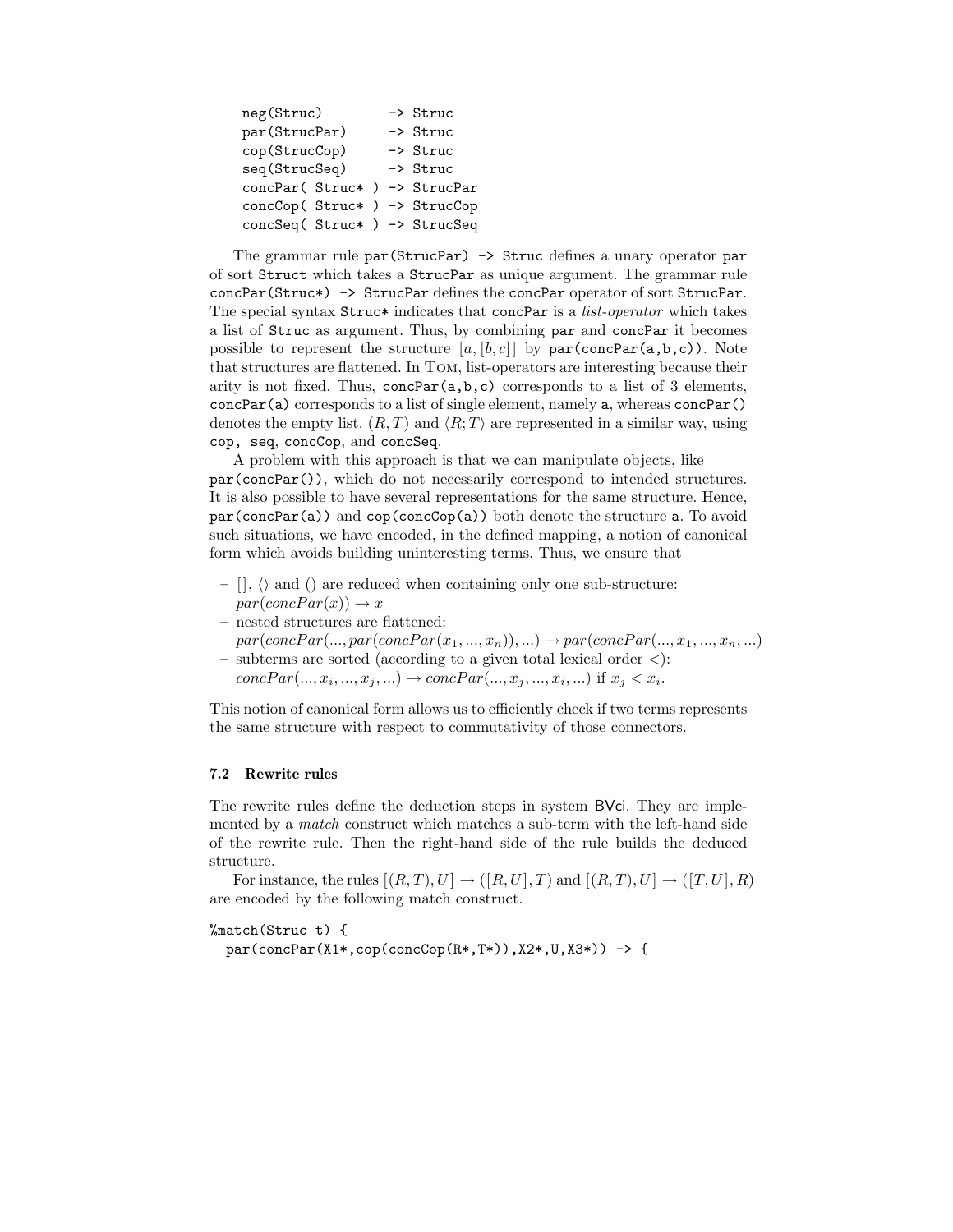```
if('T*.isEmpty() || 'R*.isEmpty() ) {
    } else {
      StrucPar context = \text{`concPar}(X1*,X2*,X3*);if(canReact('R*,'U)) {
        StrucPar parR = cop2par('R*);
                           // transform a StrucCop into a StrucPar
        Struc elt1 = 'par(concPar(
                cop(concCop(par(concPar(parR*,U)),T*)),context*));
        c.add(elt1);
      }
      if(canReact('T*,'U)) {
        StrucPar parT = cop2par('T*);
        Struc elt2 = 'par(concPar(
                cop(concCop(par(concPar(parT*,U)),R*)),context*));
        c.add(elt2);
} } } }
```
We ensure that we do not execute the right-hand side of the rule if either R or T are empty lists. The other tests implements the restrictions on the application of the rules detailed in Section 5 for reducing the non-determinism. This is done by using an auxiliary predicate function canReact(a,b) which collects all atoms in structures a and b and returns true only if a contains at least one atom which is contained in a negated form in b. This function can be made efficient by using the features of the host language of Tom, in our case, by using an efficient hash-set implementation in Java. The remaining rules are expressed in a similar way.

#### 7.3 Strategy

When designing a proof search procedure, implementing the set of inference rules is very important, but this is only one part of the job. The second part consists in defining a strategy which describes how to apply the rules. In rule based systems like ELAN or MAUDE, it is very easy to describe such strategies, using primitive operators or meta-level capabilities. However, in some cases, it may be difficult to express strategies which take time and space into consideration. In ELAN for example, the search is implemented using a backtracking mechanism. This is a good approach to implement depth-first search strategies. However, while efficient in space, such a strategy may lead to explore infinite branches and non-terminating programs. On the other hand, breadth-first search, as in MAUDE, usually terminates when a proof exists, but the memory needed can be considerably huge. In languages like ELAN, the backtracking based mechanism makes the definition of strategies difficult.

In Tom, there is no particular support for implementing search space exploration strategies. Thus, the search space has to be handled explicitly. On one hand, this leads to more complex implementations, but on the other, this allows us to define very fine and efficient search strategies.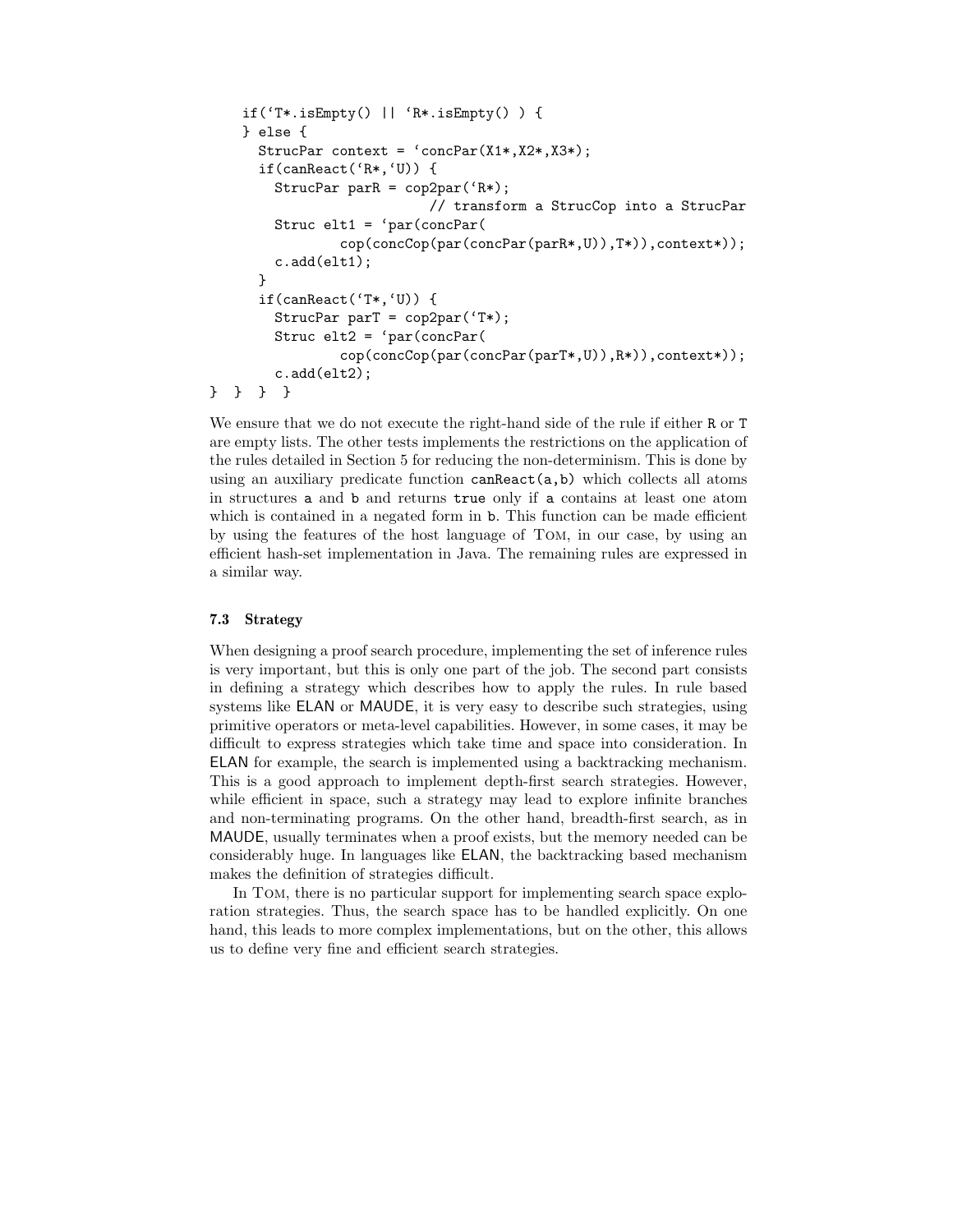In our implementation, we have implemented a *qlobal search* strategy which combines the advantages of both depth- and breadth-first search strategies: given an ordered list of elements, we select the first term and compute the set of its successors by applying all rules at every position. Implementing a breadth-first search strategy can be done by adding this resulting set of elements at the end of the list. To implement a depth-first search strategy, the set has to be inserted at the beginning of the list. In our case, the elements of the set are inserted and inter-mixed in the initial list, according to the given order. In one sense, the order implements a heuristic which characterizes the interesting structures that have to be explored first, since they may lead to the proof in an efficient way. This mechanism is iterated until the main list contains the unit element.

The order used for those lists is the main parameter of the method, and can be changed at will to find a suitable order for fast proof finding.

#### 8 Summary and Discussions:

We have presented a proof search implementation of system BV of the calculus of structures by resorting to the correspondence between the systems of the calculus of structures and term rewriting systems modulo equational theories. The term rewriting rules corresponding to inference rules of system BV are applied modulo an equational theory which admits associativity, commutativity and a unit for different logical operators. By making the role played by the equalities for unit and commutativity in the application of the inference rules explicit, we presented a system equivalent to system BV where these equalities become redundant. This way, we expressed associativity in a list representation.

Our implementation, in Java, uses the pattern matching preprocessor Tom in order to integrate term rewriting features into Java. By exploiting the expressive power due to Java, we provided a search algorithm which combines different search strategies and heuristic search. The source code of the implementation is available at the TOM distribution<sup>6</sup>. A representative applet of this implementation can be found at http://tom.loria.fr/examples/structures/BV.html.

Our implementation respects a common scheme which is shared by all the systems of the calculus of structures for classical logic, modal logics, and linear logic. For this reason, our implementation can be easily generalized for implementing different tools for these systems, also by employing different search strategies at will.

In [8], Kahramanoğulları presents an implementation of system BV in MAUDE by using the search function of this system which implements breadth-first search on the search space of term rewriting systems modulo equational theories. Although this implementation benefits from the simple high-level language of MAUDE, implementation of a certain strategy, different from breadth-first search, remains complicated due to the complex meta-level language. However, in the implementation presented in this paper, the availability of the Java language provides a great ease on implementing different search strategies.

 $^6$  http://tom.loria.fr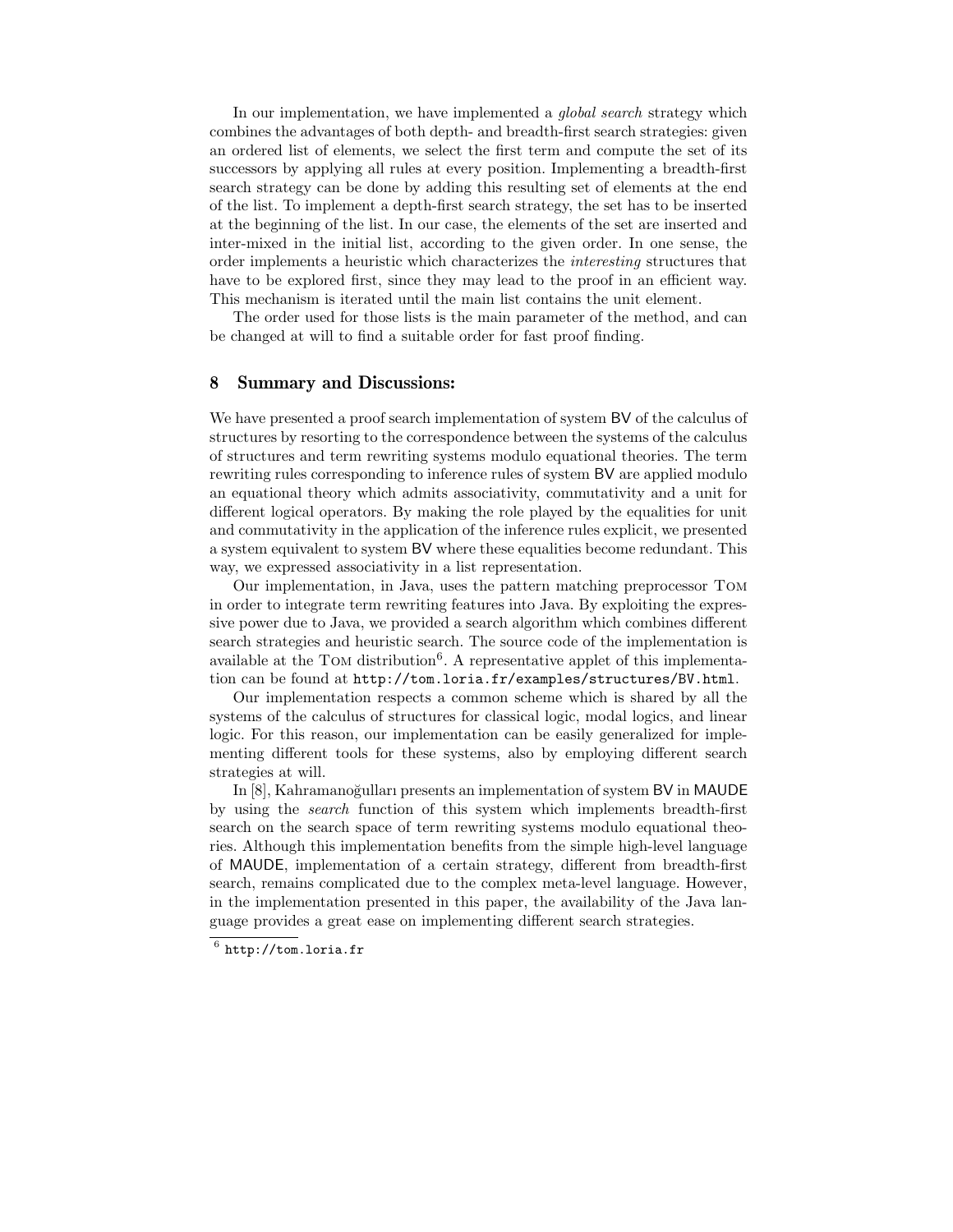### References

- 1. Franz Baader and Tobias Nipkow. Term Rewriting and All That, volume 1. Cambridge University Press, 1998.
- 2. Kai Brünnler. Deep Inference and Symmetry in Classical Proofs. PhD thesis, Technische Universität Dresden, 2003.
- 3. Kai Brünnler and Alwen Fernanto Tiu. A local system for classical logic. In R. Nieuwenhuis and A. Voronkov, editors, LPAR 2001, volume 2250 of Lecture Notes in Artificial Intelligence, pages 347–361. Springer-Verlag, 2001.
- 4. Paola Bruscoli. A purely logical account of sequentiality in proof search. In Peter J. Stuckey, editor, Logic Programming, 18th International Conference, volume 2401 of Lecture Notes in Computer Science, pages 302–316. Springer-Verlag, 2002.
- 5. Alessio Guglielmi. A system of interaction and structure. Technical Report WV-02-10, TU Dresden, 2002. To app. in ACM Transactions on Computational Logic.
- 6. Alessio Guglielmi. Mismatch. Available on the web at http://iccl.tudresden.de/˜guglielm/p/AG9.pdf, 2003.
- 7. Steffen Hölldobler and Ozan Kahramanoğulları. From the calculus of structures to term rewriting systems. Technical Report WV-04-03, TU Dresden, 2004.
- 8. Ozan Kahramanoğulları. Implementing system BV of the calculus of structures in maude. In L. A. i Alemany and P. Egré, editors, *Proc. of the ESSLLI-2004 Student* Session, pages 117–127, Université Henri Poincaré, Nancy, France, 2004.
- 9. Ozan Kahramanoğulları. System BV without the equalities for unit. In C. Aykanat, T. Dayar, and I. Körpeoğlu, editors, *Proc. of the 19th Int. Symp. on Computer and* Information Sciences, ISCIS'04, volume 3280 of LNCS. Springer, 2004.
- 10. Ozan Kahramano˘gulları. Reducing the non-determinism in the calculus of structures. Technical report, TU Dresden, 2005. Available at http://www.informatik.uni-leipzig.de/˜ozan/reducingNondet.pdf.
- 11. Ozan Kahramanoğulları. System BV is NP-complete. to appear in Proceedings of WoLLIC'05, http://www.informatik.uni-leipzig.de/˜ozan/BVnpc.pdf, 2005.
- 12. Claude Kirchner, Pierre-Etienne Moreau, and Antoine Reilles. Formal validation of pattern matching code. 2005. To appear in PPDP '05: Proceedings of the 7th ACM SIGPLAN Int. Conf. on Principles and practice of declarative programming.
- 13. Pierre-Etienne Moreau, Christophe Ringeissen, and Marian Vittek. A Pattern Matching Compiler for Multiple Target Languages. In G. Hedin, editor, 12th Conference on Compiler Construction, Warsaw (Poland), volume 2622 of LNCS, pages 61–76. Springer-Verlag, May 2003.
- 14. Charles Stewart and Phiniki Stouppa. A systematic proof theory for several modal logics. Technical Report WV-03-08, TU Dresden, 2003. Accepted at Advances in Modal Logic 2004, to app. in proceedings published by King's College Publications.
- 15. Lutz Straßburger. A local system for linear logic. In Matthias Baaz and Andrei Voronkov, editors, Logic for Programming, Artificial Intelligence, and Reasoning, LPAR 2002, volume 2514 of LNAI, pages 388–402. Springer-Verlag, 2002.
- 16. Lutz Straßburger. Linear Logic and Noncommutativity in the Calculus of Structures. PhD thesis, TU Dresden, 2003.
- 17. Alwen Fernanto Tiu. Properties of a logical system in the calculus of structures. Technical Report WV-01-06, Technische Universität Dresden, 2001.
- 18. Alwen Fernanto Tiu. A local system for intuitionistic logic: Preliminary results. http://www.loria.fr/˜tiu/localint.pdf, 2005.
- 19. Mark van den Brand, Pierre-Etienne Moreau, and Jurgen Vinju. A generator of efficient strongly typed abstract syntax trees in java. Technical report SEN-E0306, ISSN 1386-369X, CWI, Amsterdam (Holland), November 2003.